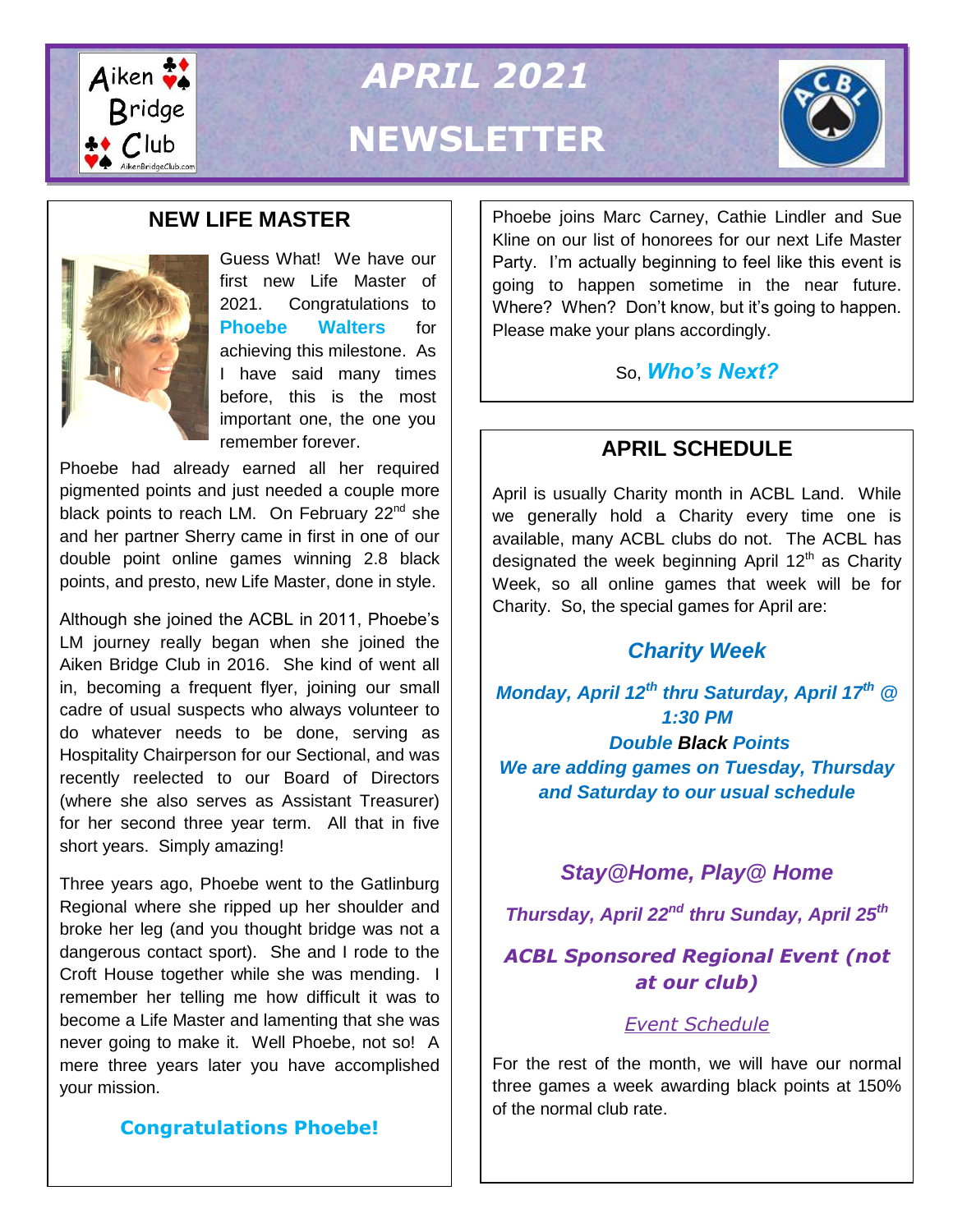# **ONE YEAR IN**

In the past, the April Newsletter has often contained an April Fool's Day spoof. So, I was wondering what the reaction would have been if, last April, I had written that there would be no bridge at the Croft House for well over a year, and that many of us would be playing against each other using desktop and laptop computers, I-Pads, and even phones? What if I further said many of our most frequent and ardent players would just, boom, stop playing, but some infrequent players would morph into frequent players? What if I also said you would not see the folks you are accustomed to seeing three times a week for well over a year? How about if I added that, despite all this, our little old club would do just fine financially in this environment and that we would even have four members reach Life Master Status during the year? Well, while a significant number of our members were taken in by past April Fool's Day spoofs; I don't think anyone would believe this crap. Yet, here we are! Who would of thunk it!

April 8<sup>th</sup> is the one year anniversary of our club playing duplicate bridge solely on BBO. So, I thought we would take a look back and see how we got where we are. We'll look at the good, the bad, and the ugly.

#### **WE ARE HERE**

This is undoubtedly the best news. I think being able to play bridge with our friends online has been a real boon to many of us. The pandemic has disrupted our lives immensely. The deaths, sickness, and economic mayhem have caused world-wide dislocations, the extent of which will not be fully known for many years. Our daily routines have been, in many cases, shattered, causing us to find new ways to get on with our lives. It is not life as we have known it. Being able to play bridge online has given us a little piece of normality.

We should be grateful to Jay Whipple (Common Game), Uday Ivatury (co-owner of BBO before its sale), BBO, and certainly least, the ACBL for making online ACBL club bridge happen in such a short period of time. At the local level, we thank our game directors (Lauren, Alan, Jay, Jesse and Steve) for stepping up to learn how to direct on BBO and running our games for the last year.

#### **WE ARE DOING JUST FINE**

The table count for our online year was 2162, which would rank as our highest yearly total. Even though we charge the lowest card fee allowed by BBO (about 1/2 of the average) our profitability is excellent. We have added funds to our reserves and are well placed financially for heading back to face to face bridge, whatever that might look like. Hopefully, there are some nice parties in our future.

During the weeks that the ACBL has added special games (Silver Point Week, Stardust Week, Charity Week, etc.) Our policy is to add Tuesday, Thursday, and Saturday games to our usual schedule. This has been done to allow our members to earn pigmented points as often as possible. This program has not been terribly successful. Attendance for these games has been well below our average for our regular games. I think the Board needs to revisit this policy in the near future. If you have an opinion, one way or the other, please let a Board Member know.

Despite our success as an online club, in the last few months we have experienced dwindling attendance. This trend is definitely a concern. I don't know the reason for the slippage, nor do I have a clue what to do about it. So, I think we are stuck with hoping for the best. *continued on next page*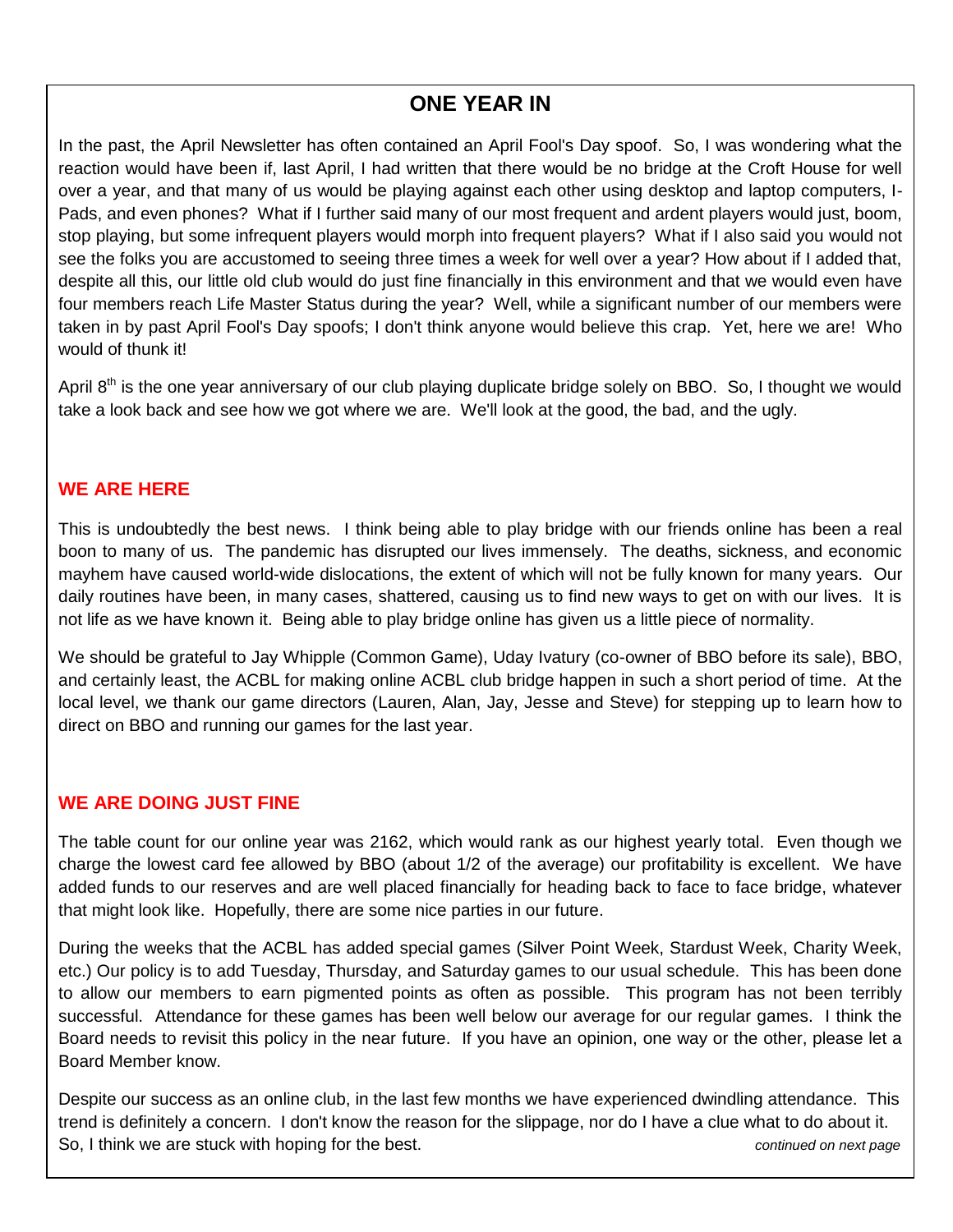#### **WE ARE NOT GOOD AT FOLLOWING RULES**

Duplicate bridge, particularly the face to face variety, is a game of many rules. These rules, if broken, offer restitution to the non-offending side, or standardized penalties for the offending side. So, what's the difference?

socation y-<br>will cheat. Well, many of the penalties for breaking procedural rules (bid or lead out of turn, revoke, insufficient bid, etc.) are punitive by design. That means there is a standard penalty for these irregularities, the purpose of which is to deter cheating. For example, let's say declarer is, prior to drawing trump, trying to get rid of losers from their hand by pitching them on good cards in dummy. An unscrupulous defender may decide to revoke on purpose by ruffing, cashing out in other suits and conceding the rest of the tricks. Unless declarer is highly alert (or paranoid) this tactic is likely to succeed so it must be punished severely (two tricks in this case). Other examples include purposely barring your partner from the auction by bidding out of turn, and leading out of turn because you know what to lead. If these actions are not dealt with by imposing severe penalties, the cheaters

The other class of irregularities (which I will call "soft" irregularities for lack of better terminology), generally involve such things as dissemination or use of unauthorized information, misinformation from opponents alerts, failures to alert, and the like, and are not automatically penalized. The purpose of the rules, except those designed to thwart cheating, is to achieve a reasonable bridge result on each hand. So, for this second class of irregularities, the Director is charged with determining if the non offending side was actually harmed, and, if so, among other remedies, determining an adjusted score. As you might imagine, this can be quite a nightmare for the game director.

Well, I feel a digression coming on. We are going to take a side trip which could prove uncomfortable for some of you. You are more than welcome to come along for the ride, but if you would rather not, just skip the **dark red** text. So, where are we going? To the most vile place in the bridge world, the Land of Unauthorized Information (UI).

**A couple of paragraphs ago, I characterized the dissemination and use of unauthorized information (UI) as soft irregularities. This characterization was based on the fact that there are no hard and fast penalties associated with them. In fact, violations regarding UI are hardly soft; they are the hardest of the hard but are not dealt with that way. In my humble opinion, the dissemination and use of UI is the most heinous bridge violation. Simply put, it is overt cheating. Let's look at some of the more fragrant UI violations.**

**Falling Down Bridge of being caught and sanctioned are, unfortunately, not all that great. I also think that the ACBL's lack Since we are currently in an online bridge world, let's talk about that first. The UI problem online is huge. It's just too easy. Unscrupulous players simply communicate with their partners in person, by phone, or other devices. If your partner tells you what cards they hold, or what to lead or what to bid, seems like you would have a major advantage over the honest players. Computer analysis of thousands and thousands of hands played on BBO indicates that at least 10% of the players are doing this sort of thing. The ACBL Recorder has been investigating suspected pairs and has handed out quite a few suspensions and expulsions. This is an arduous and very slow process which is highly dependent on other players reporting suspicious behavior to the Recorder. Consequently, the chances of active disclosure of sanctioned players has not made the process and penalties the deterrent that they should be. Do we have this behavior occurring at our club? Without proof, I will opine that it would be naive to think otherwise.**

> . *continued on next page continued on next page*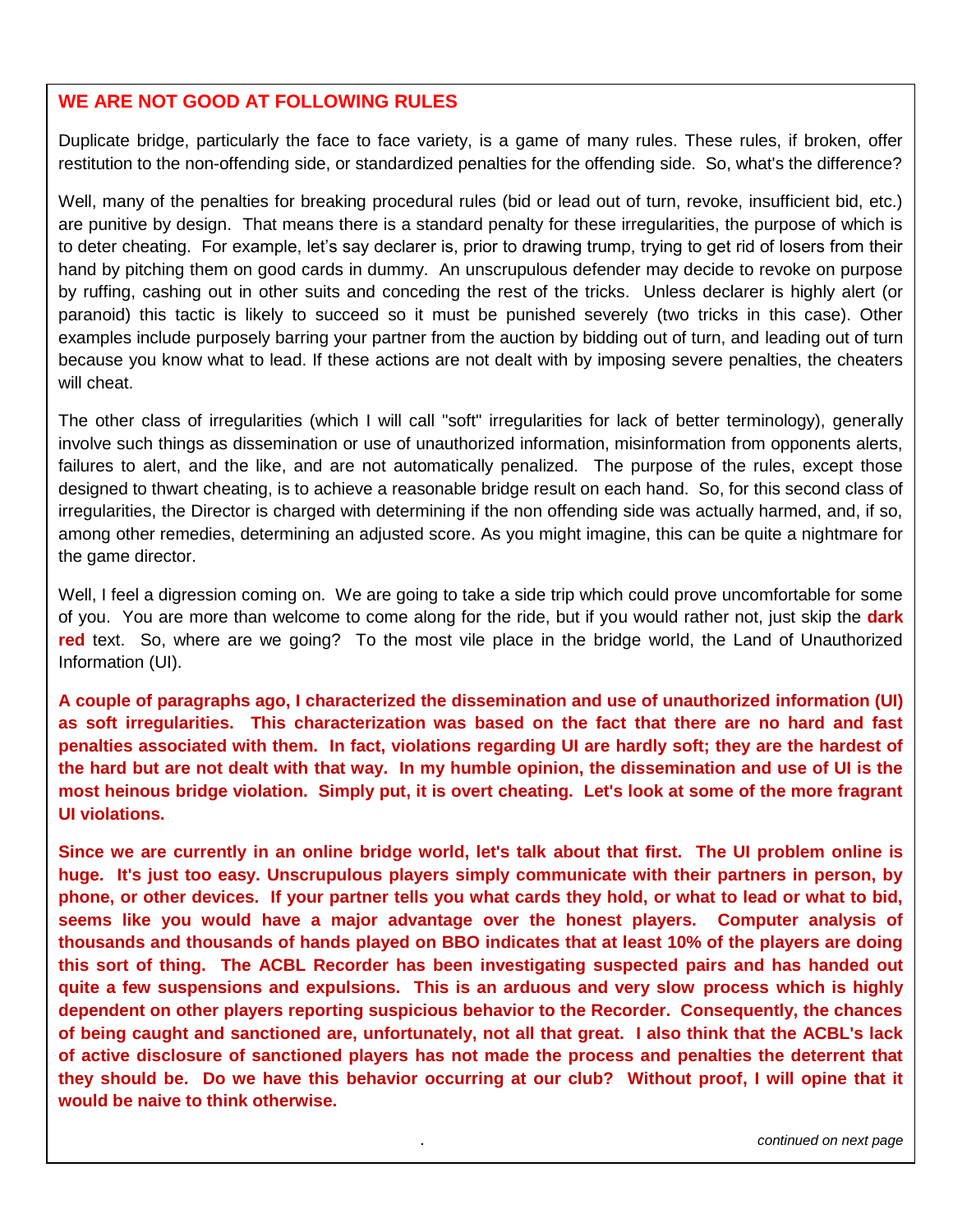**What about face to face bridge? Same problem, different methods. Obviously, in online bridge, telling your partner what cards you hold is about as overt and effective as it gets. Face to face use of UI is a bit more subtle, but still equally nefarious. UI can be communicated to partner in various manners. Asking inappropriate or inappropriately timed questions about opponent's bids with the sole purpose of alerting partner to your interest in that suit, and thereby suggesting that leading that suit may be an effective defense. Frowning if you don't like your partner's lead or jumping up and down on the table if you do like it is another method of conveying UI. Any comments during the auction or play of the hand which call attention to particular tricks or suits is another. The list goes on and on, only limited by the imagination or brazenness of the perp.**

**While those are some of the more egregious ways to offer UI to partner, the most common is through hesitations during the bidding or when defending a contract. Bridge is a tempo sensitive game. That means that all bids should be made at an even pace, with the time between your bid and your right hand opponents bid being approximately the same each and every time. There are quick players and deliberate players, so the normal time duration between calls varies according to that player's proclivities. For example, a deliberate player may normally think ten to fifteen seconds before making a call, while a quick player (or one who doesn't bother with the thinking thing) may normally make their call within two or three seconds. Generally, if it takes ten to fifteen seconds longer than that player's "normal" to make their bid, it is considered a Break In Tempo (BIT). It is also possible to create a BIT by bidding too fast. When the green card hits the table in a flash, it's called an "insta-pass" and conveys the indisputable message that you have nothing and are not the slightest bit interested in the proceedings. BIT's come in numerous varieties, ranging from the mundane (simply quietly sitting there and thinking longer than normal) to the dramatic (closing your hand, putting it on the table, leaning back in your chair and looking skyward (seeking divine guidance or maybe just asking the ceiling what it thinks)). They are no different in the eyes of the law, a BIT is a BIT. I guess the folks who use the dramatic approach want to make doubly sure that their partner knows they have a problem.**

**While you should always refrain from making a BIT, sometimes you have a real problem, and the extra time to think it out is absolutely needed. That's fine, and that is why there are no penalties associated with a BIT. Quite the opposite, the onus is squarely on the partner of the BITer (new word, I think). BITer's partner is obligated to bend way over backward to not take advantage of the UI. For example, let's say partner opens one diamond, you respond one spade, and drama queen partner goes into their act and eventually emerges with a one no-trump rebid. Well, clearly, partner does not have the 12-14 point balanced hand she advertised. She most likely has one no-trump count but the hand has a flaw which she deemed sufficient enough to not open one no trump. You have a nice 9-10 point hand with which you would want to be in game facing the 15+ your partner's BIT showed. You must bid as if the BIT did not happen, so you MUST pass, not taking advantage of the BIT. Another example. You open one heart with a decent 13 points and a decent six card suit, partner responds one no-trump and you rebid your hearts. The opponents, as they always seem to, butt in and bid three clubs. Partner now hesitates for quite a while before passing, righty passes, now it's up to you. Partners BIT shows some values and more than likely honor doubleton in hearts, making it very likely that bidding again will be a success. You know this from the BIT, not the actual bidding; so, don't even think about bidding again based on the UI. When the director is summoned in this very frequent situation, the three heart bidder seems to always say "Well, I was always going to bid three hearts." The director will normally treat this comment as self-serving BS and roll their eyes. Even if your statement is true and you were going to bid again, the director will disallow the bid. The question to ask yourself before seemingly using the UI is if there is a logical alternative to bidding three hearts (the action suggested by the UI), and, in this case, pass is clearly a logical alternative.** .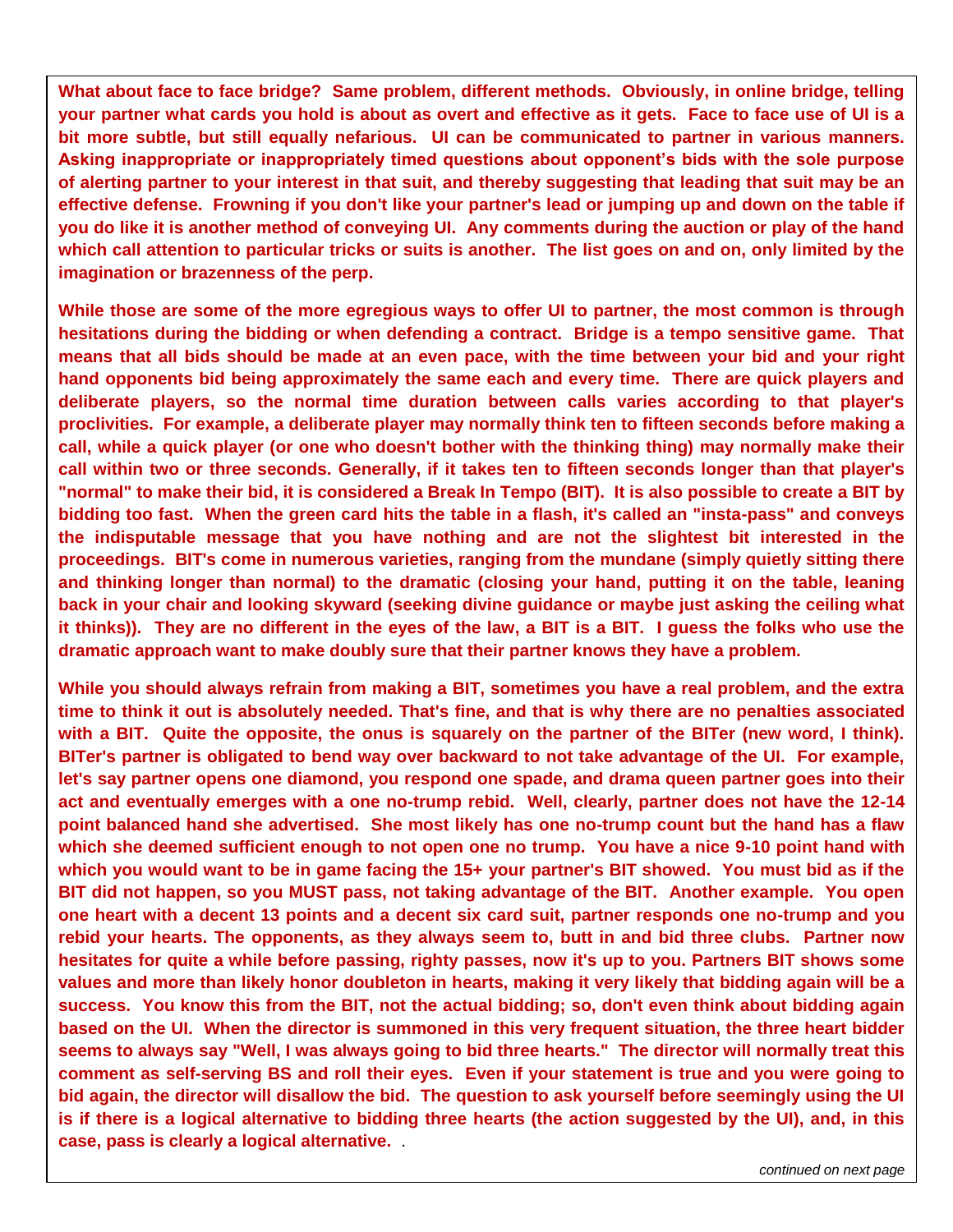**Although they may not exactly fit in here, I'm going to describe two of my favorite (favs because they are totally outlandish) UI tricks. First up, the 'I've heard enough from you partner' bid. During a noncompetitive but somewhat protracted auction where everyone puts their bidding cards on the table in the usual manner, partner plops a number of bidding cards on the table from about six inches off the table sending the crystal clear message that you bidding again may result in severe bodily injury. Sometimes the plop is accompanied by placing their hand on top of the cards or even attempting to return them to the bidding box when partner still has a turn to bid. Cool, huh. Even better is the F2F self alert. You open one no-trump, lefty bids three clubs and partner bids three diamonds. You think three diamonds is a transfer to hearts, but aren't really sure. No problem! Just say something like "I'm going to take that as a transfer" and see how partner reacts. If it was not intended as a transfer, partner's mini heart attack followed by their three no-trump bid clarifies the issue for you. So you can now safely pass with your four card support and maximum hand (how smart you are).**

**Do we have this sort of behavior at our club? We sure do, and it is abundant. While it is all too frequent among our more experienced players (who should know better, but apparently don't care), it is also quite prevalent among our less experienced players. Over the last number of years, I have had many players come to me with bidding problems, giving me their hand, the auction thus far, and asking what I would bid. Most of the time, my answer is "pass." Their frequent response is "Oh, no, I can't do that". Why? I ask. They explain that they know their partner has some stuff because they paused so long before passing at their last opportunity to bid. For me, this is a teaching moment, and I try to explain the concept of UI and their responsibility to not know of the hesitation or its meaning. Not really sure if this is successful. So, while the more experienced players are skating perilously close to the cheetah line, the less experienced are just ignorant of their responsibilities under the UI doctrine. I actually think there is a pretty good and innocuous reason for this. Many of our players learned to play at the kitchen table or in other mostly social situations. In those settings, the promulgation and use of UI is pretty much the norm, and, in fact, part of the deal. That is, of course, fine. However, when playing ACBL sanctioned bridge, it is assuredly not fine.**

We are now returning from our side trip, and I just ask that if you recognized yourself or your partner during our little trip, that you give some consideration to cleaning up your act.

Moving back to online bridge, we still have our rules, but they are handled differently. The good news is that most of the anti cheating procedural penalties are eliminated by the BBO software. It will not allow you to bid out of turn, lead out of turn, revoke or anything else of a procedural nature. However, all of the soft irregularities are still present online. They are just dealt with in a slightly different manner. Over the last year, we have tried to convince you to obey the online rules and make our games as fair as possible. Before we talk about our level of compliance with these rules, let's try to get on the same page regarding the meaning of full disclosure, since it's the sole reason for all of the rules.

#### **FULL DISCLOSURE**

Full disclosure is a fundamental, if not the fundamental principle of tournament bridge. Simply put, your opponents are unequivocally entitled to know exactly what information your agreements convey to each other. This includes bidding, opening leads, and subsequent carding. It also includes experiential tendencies you may be aware of, but that is beyond the scope of what I am trying to do here. If we can reach full disclosure of agreements, I will be quite pleased.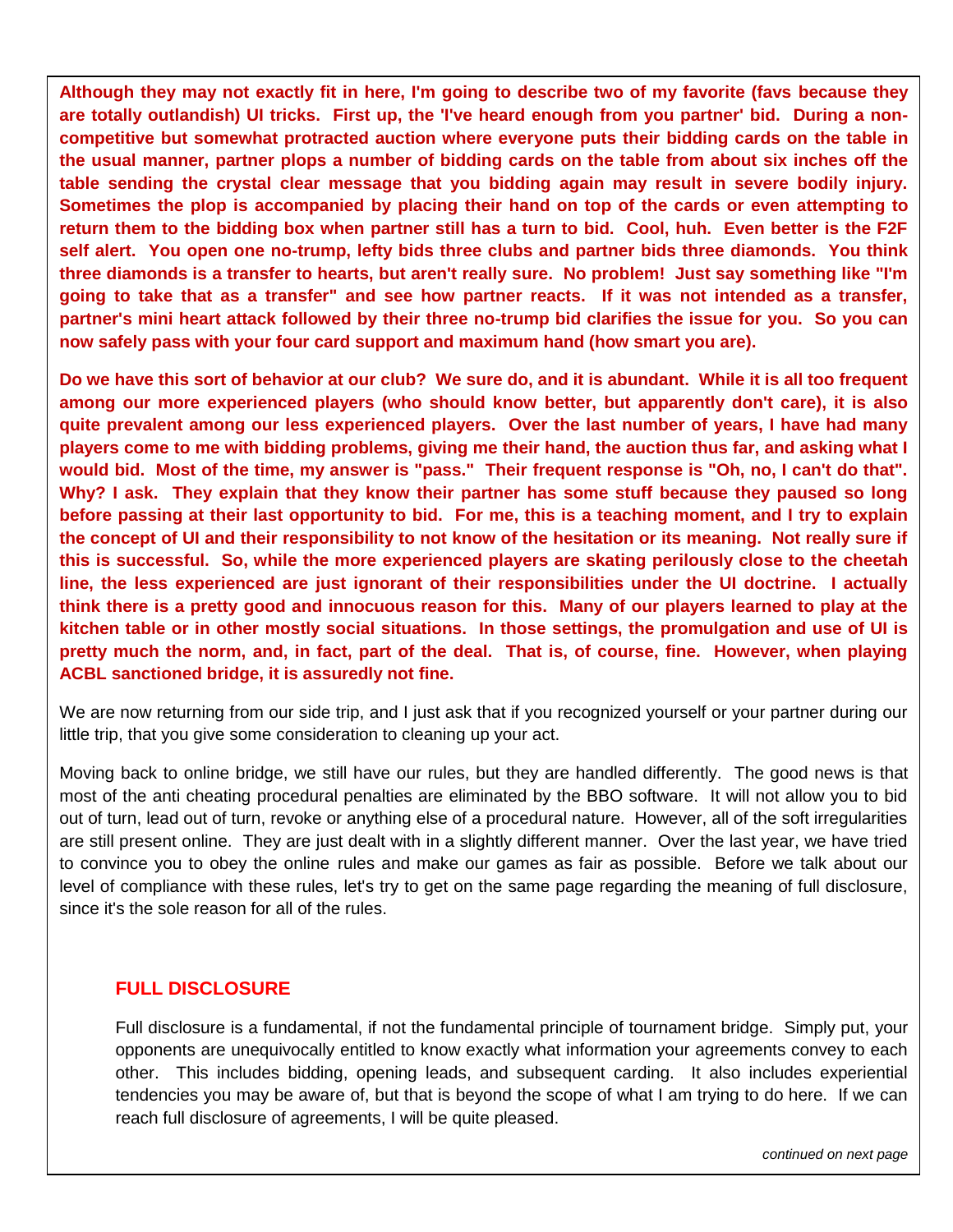I have had way too many players (some highly experienced who should know better) tell me that they don't think it's right that they have to tell their opponents what their bids mean. Well, they are certainly entitled to their opinions and are even more certainly not entitled to their own rules. Full disclosure in simply not optional.

While we are here, let's talk about another group of people who make achieving full disclosure nearly impossible. They are our ever popular terminally arrogant (TA). You have known quite a few; they are the ones who have never met a rule that applied to them. So, they simply ignore the rules the rest of us try to follow. I have long since given up trying reform them; they are not worth the effort.

So, let's see how we are doing with regard to full disclosure rules in our online games. Note that TA's have been excluded from this analysis.

#### **SELF ALERTING**

This was a real struggle from the get go. Either nothing was alerted or sometimes partner's bid was alerted, causing immense confusion. We have gotten a whole lot better at this and it's not really much of a problem for the most part. However, many of our practitioners of Kennedy Club, Montreal Relay and other such systems that require a five card suit to respond in a major don't feel obligated to alert this as required. Neither do they alert whether the one Diamond response shows or denies a four card major. Let's try to clean this up folks. Interestingly, many of the folks who told me they didn't think it was right to have to tell the opponents what their bids meant are users of these methods. Must mean something, but I don't know what. So, all and all I give us a B here.

#### **POSTED CONVENTION CARDS**

These are few and far between. Just like in face to face bridge, these are a requirement in any ACBL sanctioned event. A lot of room for improvement. I will grade our compliance as a D, only because I don't like to use the F letter.

#### **PRE - ALERTS**

We originally suggested pre - alerting as a house rule about seven months ago. The suggestion was pretty much ignored until January when the ACBL added pre - alerts to their Alert Procedure. Since then, compliance has gotten better and better each month. Once again, the major exception is the Kennedy and Montreal folks. I guess they just don't want people to know what they are doing. So, how about a C?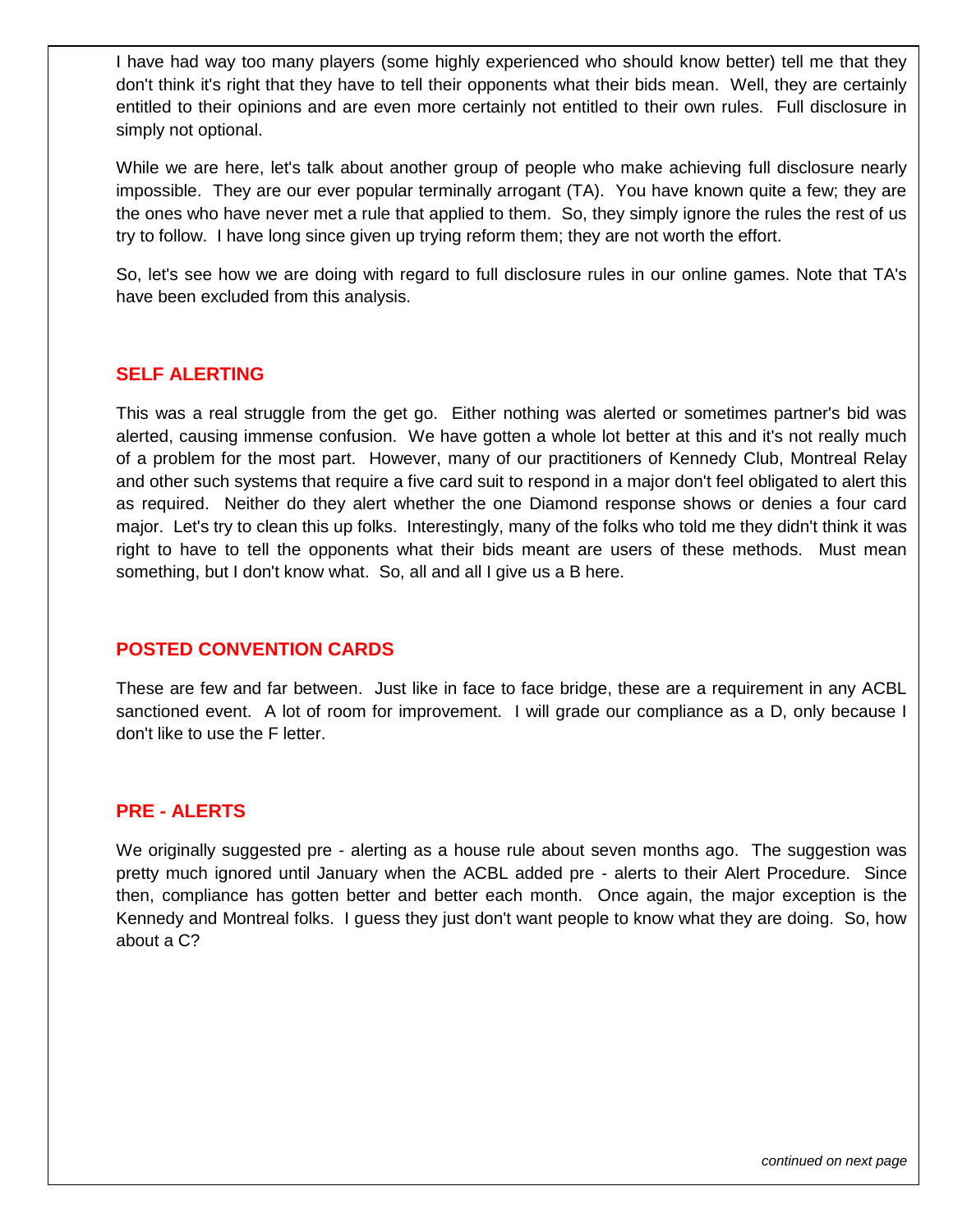#### **ROBOTS**

For quite a while it has been our policy to use robot pairs to fill out half table games, and we have been allowing players to play with robots on an as needed basis. I have been a strong advocate of the use of robots. I continue to believe they make wonderful fill-in pairs because they play fast, don't leave, don't bitch, and are not allowed to win Masterpoints.

Since we first started allowing player/robot partnerships, it has been stressed that such usage should be reserved for unusual circumstances (partner is a no-show or a late cancellation). Lately I have seen too many instances where the robot appears to be the partner of choice. People are signing up solely to play with a robot. I think in some cases the objective is to enhance their chance of winning Masterpoints. The robots play at the level of an advanced club player. While I don't consider this a huge problem, there is a huge problem. Unbeknownst to me at the time, playing with a robot is very close to permissible cheating. By putting your curser over the robot's bid, you get an explanation of what the bid means, and by putting your curser over your intended bid you get an explanation of what that bid will mean to the robot. Looks like a whole bunch of unauthorized information to me. Imagine if you could ask your partner what their bid meant and ask them what they think your intended bid means. I'm guessing you would eliminate a whole lot of bidding disasters. Obviously, this is quite unfair to the rest of the field.

So, while I still think the use of robots in emergency situations was a noble solution to a real problem, the ensuing abuse of the program now leads me to wonder about it. I think this is another item that needs to be revisited by your Board. Once again, let us know your opinion.

# **NOTICE OF BOARD MEETING**

The next meeting of your Board of Directors will be Monday, April  $12<sup>th</sup>$  at 12:00 Noon. The meeting will be held via Zoom or a similar technology.

While the agenda is not yet complete, some of the items are:

- Approve the minutes of the October 19, 2020 Board Meeting
- Financial Status as of March 31, 2021
- Appointment of Assistant Manager and Assistant Treasurer.
- $\triangleright$  Revisit holding Tuesday, Thursday, and Saturday games for special ACBL weeks
- $\triangleright$  Revisit allowing human/robot partnerships in our games
- $\triangleright$  Need for membership survey regarding our return to face to face bridge
- $\triangleright$  What will the next iteration of face to face bridge look like
- $\triangleright$  The dreaded other business

Remember, our Board Meetings are open to all members, so please join us if you are interested. If you have any items you would like to have included on the Board Meeting Agenda, just inform any Board Member.

If you would like to attend, please send an email to Steve at [steve.banwarth@pobox.com.](mailto:steve.banwarth@pobox.com) He will then email you a link (probably the day before the meeting) and instructions on how to join the meeting.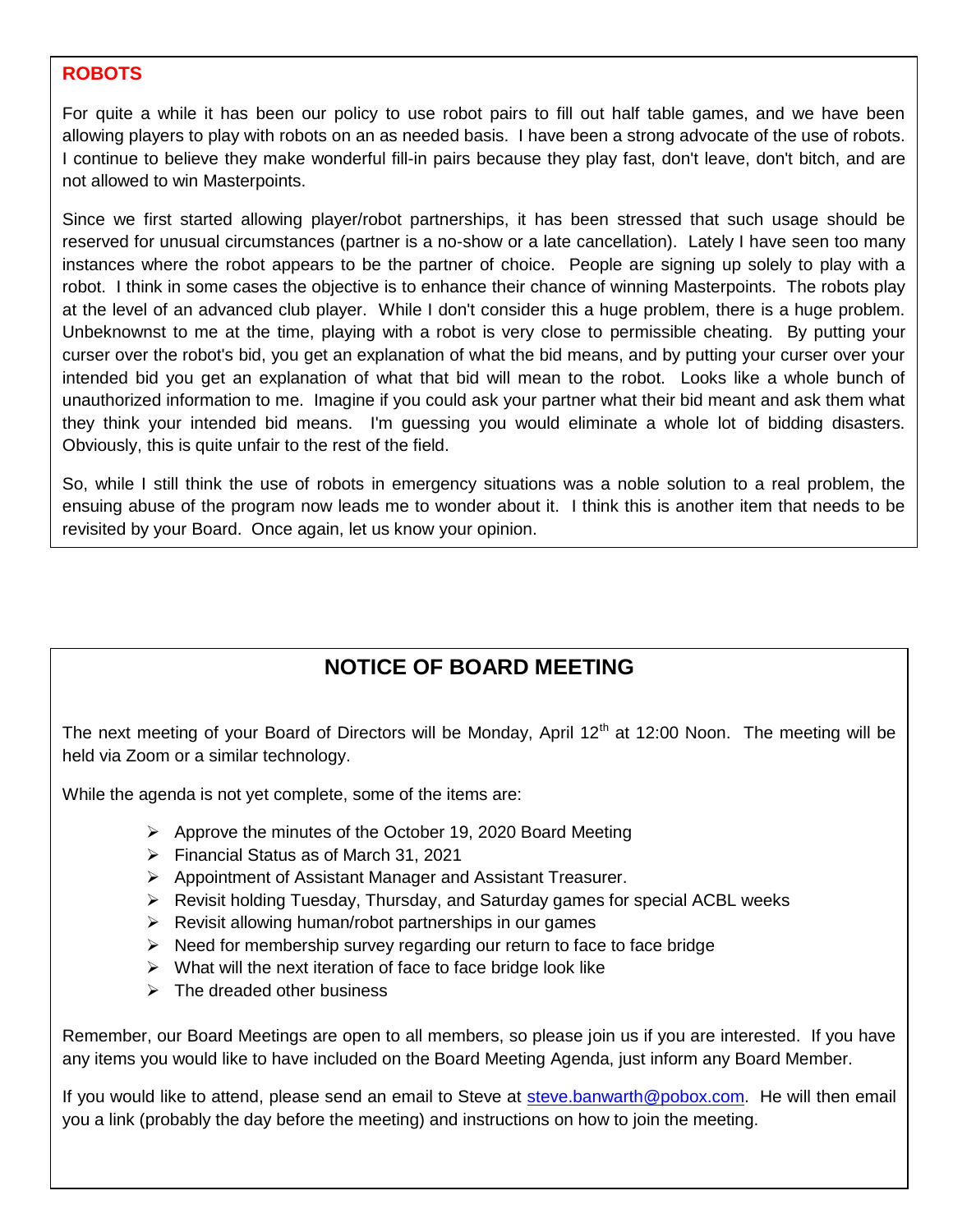# **DON'T JUST V THE BOX FOURTH SUIT FORCING**

This is yet another article in our series about commonly used, misused and abused conventions. You remember the scenario. Right? You and your newish partner have agreed to play Fourth Suit Forcing but that's as far as you got discussing it. That is just not good enough. What we are trying to do in this series of articles is convince you that you and your partner need to be on same page with any convention you adopt. That includes what it shows, what it asks for, and what the responses and continuations mean. It is also best to play the whole convention, not just some portion of it.

# *What is Fourth Suit Forcing?*

Fourth Suit Forcing (FSF) is a bit of a one trick pony. But, that trick is so important that FSF is pretty much mandatory unless you are playing a 1940/50's era Goren based bidding system. Fourth Suit Forcing occurs when a partnership bids all four suits in the first two bidding rounds. The fourth suit bid is artificial and forcing, so opener must bid again. Forcing to what, you might ask. Very good question! Some partnerships play it forcing for one round, others play it forcing to game. Playing it as a one round force allows you to create many nuanced bidding sequences using further invitational bids. It also gives you more to remember. Playing it forcing to game settles the issue – we are going to game, let's figure out which one. So, when you check the FSF box, make sure to agree to what it is forcing.

Since I am not a terribly nuanced kind of guy, don't have a bunch of excess memory, and like to keep it simple, I prefer the forcing to game flavor. That's what we will discuss in this article.

So, why is this thing so important? Let's look at a simple example.



If responder has an opening hand and knows the hand belongs in game, she is in a bit of a quandary. She needs to elicit additional information from partner, but there is no forcing bid available.  $3\blacktriangledown$  would be invitational with a six card suit, 3 **and 3 would be** invitational with at least four card support, and 1(6 to 10 HCP) or 2 NT(11 to 12 HCP) would also be non forcing. So, enter FSF, in this case  $2\bullet$ , as the only forcing bid. The only alternative is a SWAG (scientific wild ass guess) leap to game. While most players are not particularly fond of SWAGs, there are many who think making these guesses if great fun. If that describes you, you probably don't need FSF in your bidding tool box.

Note that FSF only applies in an uncontested auction (except for an opponent's take our double which you choose to ignore), when responder is not a passed hand, and says nothing about the fourth suit and is alertable.

# *What does FSF show?*

It shows a hand with **game going or better values** that is unsure of what strain the game should be bid. It seeks additional information from opener to help make that decision. *continued on next page*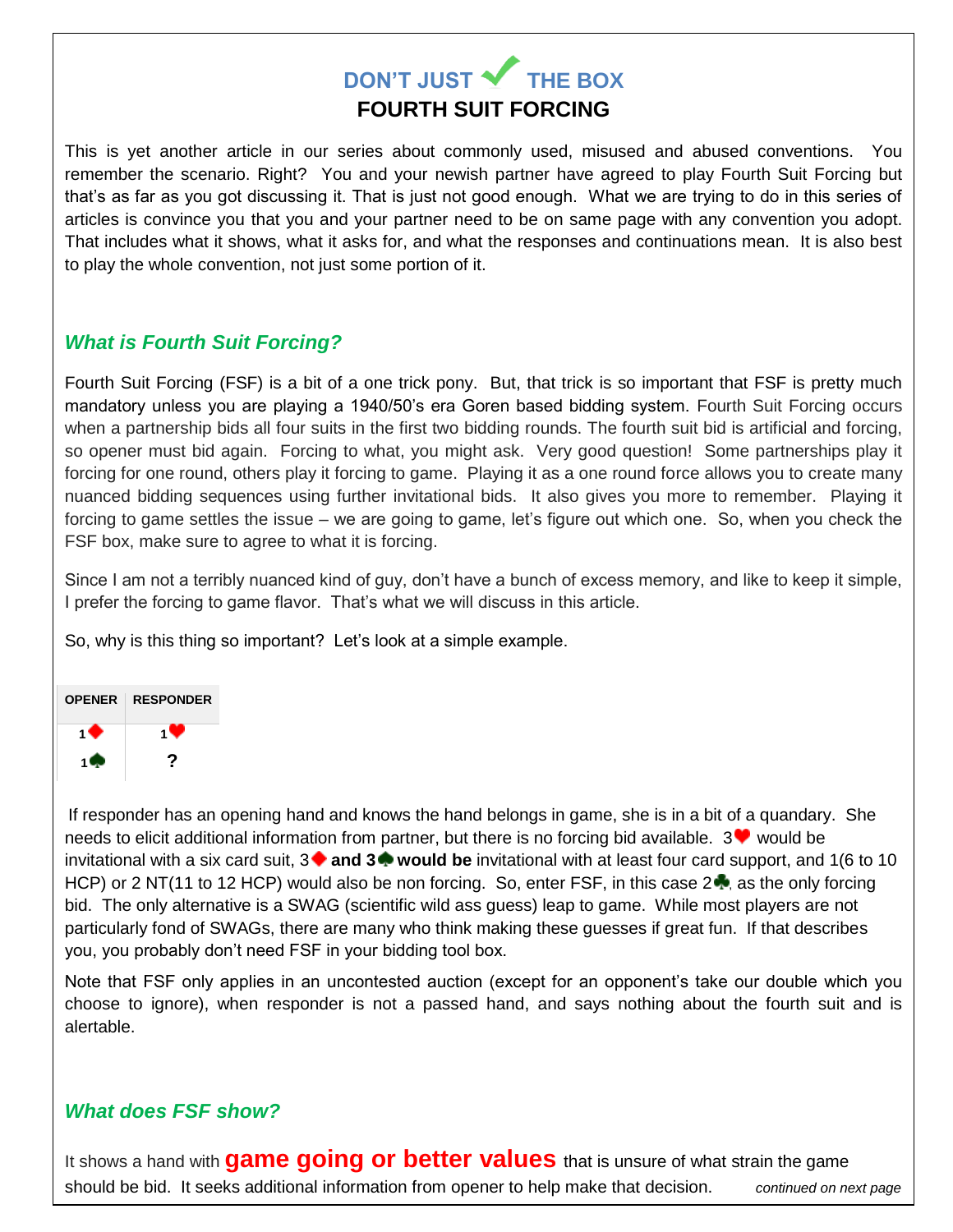# *What does FSF ask for?*

Well, as requested, it asks for additional information about opener's hand. Opener's responses are essentially naturaI. They are, in order of priority:

- 1. Showing 3-card support for partner's major
- 2. Rebidding a suit to show additional length
- 3. Bidding no-trump with a stopper in the fourth suit
- 4. Raising the "fourth suit" with 4 cards in that suit
- 5. If none of above applies, do the best you can

Following are a few examples of FSF in action.

# **Showing 3-card support for partner's major**

Opener should strive to show 3-card support if partner's FIRST suit was hearts or spades.

| Opener               | Responder               |
|----------------------|-------------------------|
| $\bigtriangleup$ JT3 | $\triangle$ KQ952       |
| <b>♥KQT54</b>        | $\blacktriangledown$ A2 |
| ♠А                   | $\bigstar$ J32          |
| <b>⊕KJ52</b>         | <b>♣A87</b>             |
|                      |                         |
| Opener               | Responder               |
| 1 <sup>2</sup>       | 1 $\spadesuit$          |
| 2⊕                   | $2\blacklozenge$ (1)    |
| $2 \triangleq (2)$   | $4 \triangleq (3)$      |
|                      |                         |

- 1. Fourth Suit Forcing.
- 2. Opener shows 3-card support and minimum strength. Bid 3 ♦ with 15 17 points.
- 3. Responder bids game.

# **Rebidding a suit to show extra length**

Opener can rebid his first suit to show 6-4 shape, or he can rebid his second suit to show 5-5 or longer.

| Opener               | Responder     |
|----------------------|---------------|
| $\triangle$ KQT7     | $*652$        |
| vJ                   | <b>♥AKT98</b> |
| ٠<br><b>KQT985</b>   | ♦64           |
| ⊕K2                  | $+AT5$        |
|                      |               |
| Opener               | Responder     |
| 1♦                   | 1 ♥           |
| 1♠                   | 2♣(1)         |
| $2\blacklozenge$ (2) | 2NT (3)       |
| 3NT (4)              | Pass          |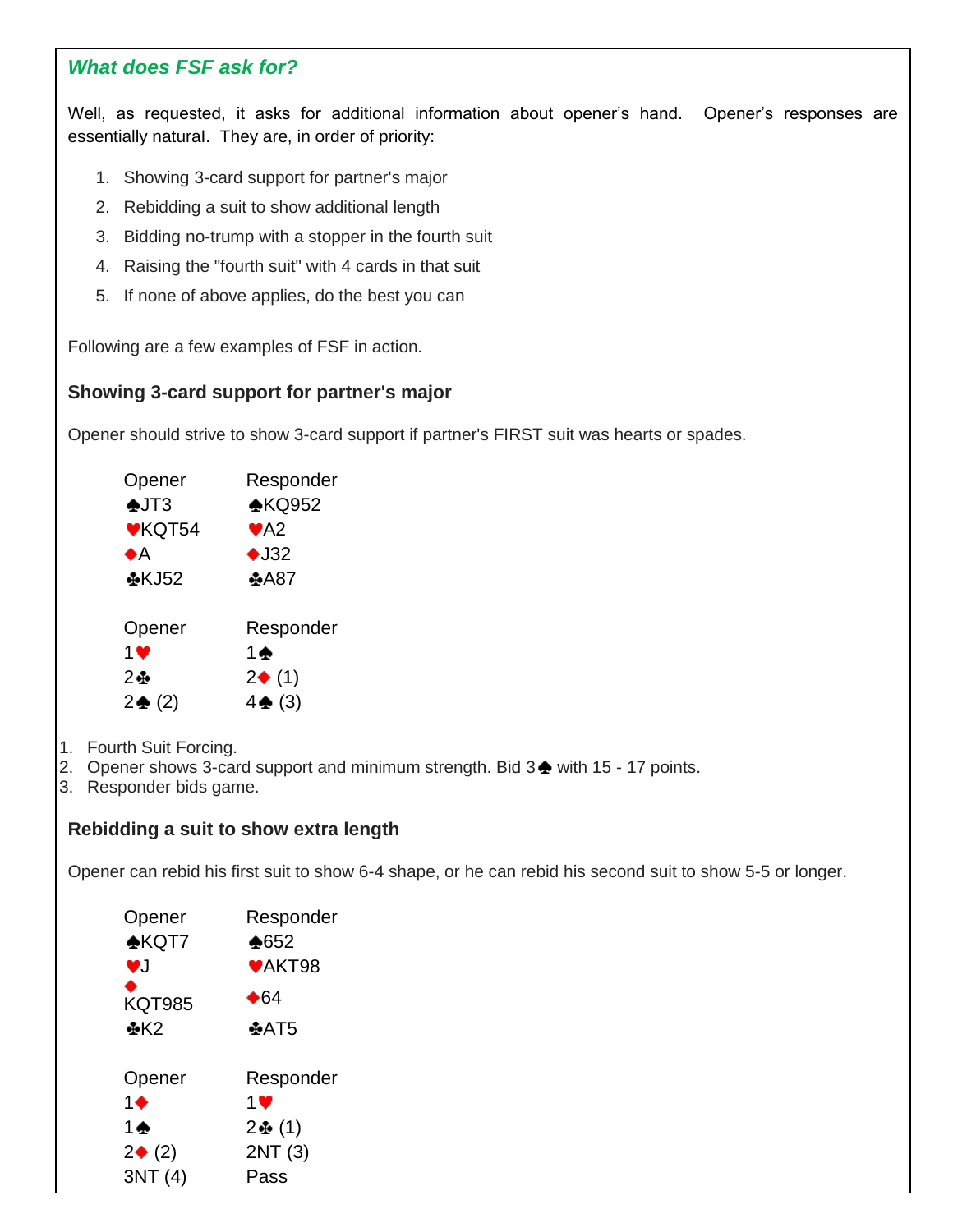- 1. Fourth Suit Forcing.
- 2. Opener shows his 6-card diamond suit. With a strong hand, bid  $3\blacklozenge$  instead.
- 3. Responder suggests NT with a balanced hand and club stopper.
- 4. Opener bids the most likely game.

#### **Bidding no-trump with a stopper in the fourth suit**

Opener can rebid no-trump if he lacks 3-card support for partner's major suit.

| Opener         | Responder               |
|----------------|-------------------------|
| $\clubsuit$ 7  | $\triangle$ KQ942       |
| <b>♥AJT94</b>  | $\blacktriangledown$ 63 |
| $*$ A95        | $\triangle$ K63         |
| <b>⊕KQJ3</b>   | $\pm$ AT2               |
|                |                         |
| Opener         | Responder               |
| 1 <sup>2</sup> | 1♠                      |
| $2 +$          | $2\blacklozenge$ (1)    |
| 3NT (2)        | Pass                    |

- 1. Fourth Suit Forcing.
- 2. Opener bids the obvious 3NT with a diamond stopper.

#### **Raising the fourth suit with 4 cards in that suit**

This occurs when opener holds a 3-suiter which is short in partner's first-bid suit.

| Opener                     | Responder       |
|----------------------------|-----------------|
| ♠9                         | AQ542           |
| $\blacktriangleright$ AT84 | $V$ KJ9         |
| $*$ A975                   | $\triangle$ K43 |
| ⊕KQ63                      | ♣87             |
| Opener                     | Responder       |
| 1♠                         | $1 \spadesuit$  |
| 2 ⊕                        | $2 \cdot (1)$   |
| $3 \vee 2$                 | 3NT (3)         |
| Pass                       |                 |

1. Fourth Suit Forcing.

- 2. Opener shows a 4-4-4-1 or 5-4-4-0 pattern.
- 3. Responder knows that opener has a 3-suiter, but opts to bid 3NT anyway.

*continued on next page*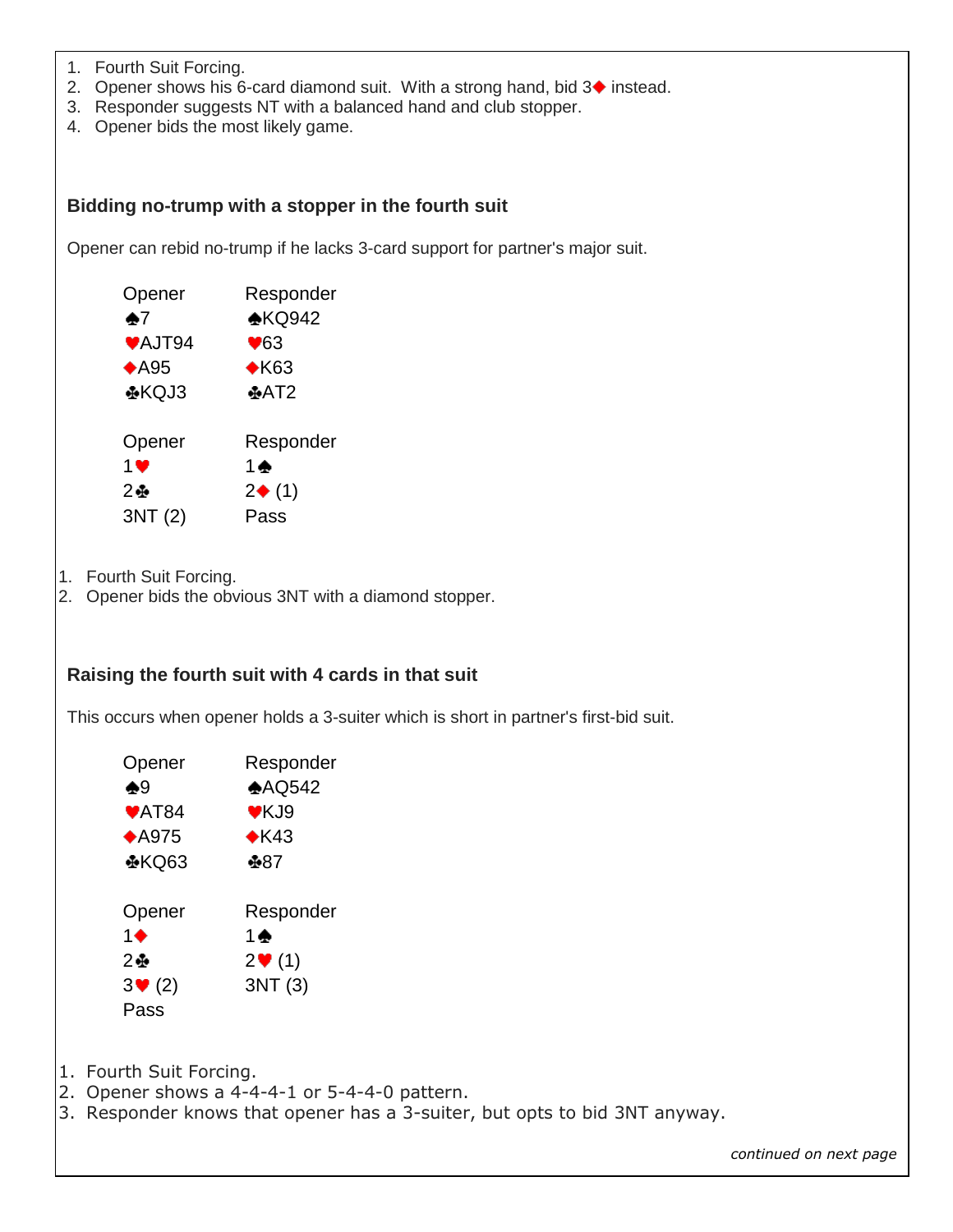# *So What About?*

Our alert readers may have noticed that there has been no mention of the 1  $\div$  1  $\div$  1  $\div$  auction. Is 1  $\div$ FSF or simply a spade suit? That is a matter of partnership agreement.

My preference is that it is FSF to game. But what if I have four spades? Not really a problem. Prior to your 1  $\triangle$  FSF bid, partner has shown four or more clubs and four or more hearts. Looking at our list of partner's responses to FSF, if he also has four spades, (thus 4-1-4-4 or 4-0-4-5) he will bid two spades and all is well. Some play if you have four spades 1 $\clubsuit$ -1 $\blacklozenge$ -1  $\blacklozenge$ , a jump to 2 spades shows four. I see no need for this. My preference for this method is because you know you are going to game after  $\triangle$  and now have both the entire two and three level to figure out what that game might be.

Other folks play that the one spade bid shows four or more spades and is not FSF. It is, however, forcing for one round (new suit by an unpassed responder). These folks also play that  $1 \oplus 1 \rightarrow 1 \oplus 2 \oplus 1$  is FSF. The choice is yours, just make sure to agree with your partner which way you are playing it.

# *Important stuff to remember about Fourth Suit Forcing*

- Only the responder can use 4th suit forcing (never the opener).
- It is always the 4th bid of the auction.
- $\blacktriangleright$  FSF is typically not used after a [2/1](https://www.larryco.com/bridge-learning-center/detail/109) game forcing response, because you are already forced to game. The 4th suit should be natural in that case  $(1 - 2 - 2 - 3 - \text{clubs})$ .
- Fourth-Suit is NATURAL and non-forcing by a passed hand (P-P-1  $\rightarrow$  P-1  $\rightarrow$  P-2  $\rightarrow$  P-2  $\rightarrow$  = 5-5 or longer in  $\spadesuit$  and  $\spadesuit$ ). If the opponents have made an early double, 4th suit forcing is still on. If they overcall, it is off.
- $\blacktriangleright$  Fourth Suit forcing is alertable.

# I tried to catch some Fog. I mist.

When chemists die, they barium.

Jokes about German sausage are the wurst.

A soldier who survived mustard gas and pepper spray is now a seasoned veteran.

I know a guy who's addicted to brake fluid. He says he can stop anytime.

- How does Moses make his tea? Hebrews it.
- I stayed up all night to see where the sun went. Than it dawned on me.
- This girl said she recognized me from the vegetarian club, but I'd never met herbivore.
- I'm reading a book about anti-gravity. I can't put it down.
- I did a theatrical performance about puns. It was a play on words.
- They told me I had type A blood, but it was a Type O.

# PMS jokes aren't funny. Period.

- Why were the Indians here first? They had reservations.
- Class trip to the Coca-Cola factory. I hope there's no pop quiz.
- Energizer Bunny arrested: Charged with battery.
- I didn't like my beard at first. Then it grew on me.
- How do you make holy water? Boil the · hell out of it!
- What do you call a dinosaur with a extensive vocabulary? A thesaurus.
- When you get a bladder infection, urine trouble.
- What does a clock do when it's hungry? It goes back four seconds.
- I wondered why the baseball was getting bigger. Then it hit me!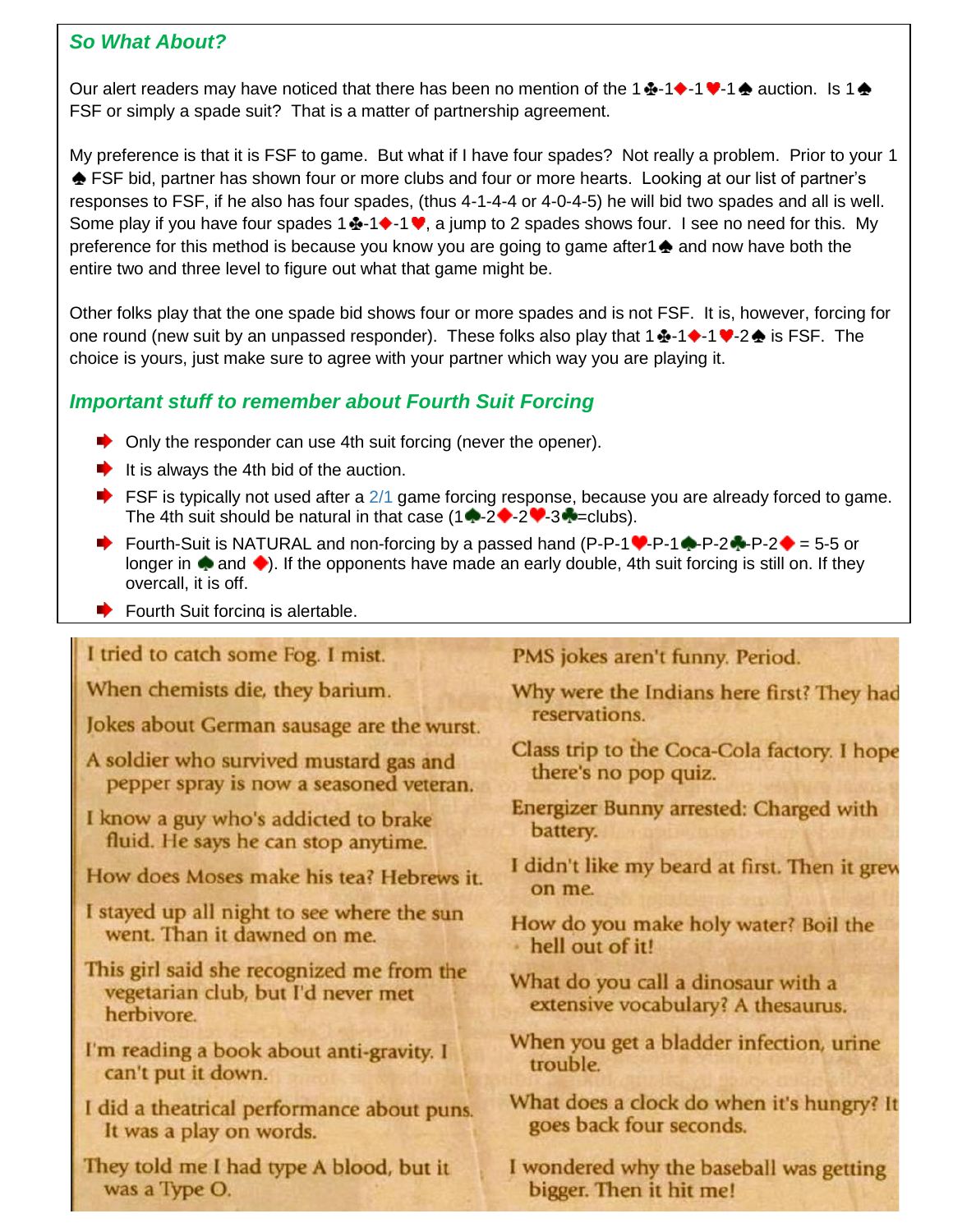# **WHENCE FACE TO FACE BRIDGE**

I do think there is face to face bridge coming to a venue near you in the not too distant future. The vaccination program appears to finally have gotten off the ground. Unfortunately, as our fourth wave of self inflicted virus spikes attests, too many people have taken this as a call to abandon the COVID safety protocols that were beginning to help contain the virus. What will win out, the vaccine or the stupidity? To misquote Albert Einstein, genius has its limitation, stupidity has no bounds. Despite this, I'm rooting for the science.

In the last month or so, your Board members have had casual email conversations among themselves about this topic. Not surprisingly (nobody has ever been in this situation before), opinions are all over the place. Following is a little discussion of the issues which need addressing.

#### **WHEN CAN WE START PLAYING AGAIN**

Board member opinions range from a week from next Thursday to January, 2022. If we plan to resume F2F play at the Croft House (best in my opinion), I think this decision is pretty much theirs. While the Croft House vaccination program has been successfully completed, they are still dealing with an extremely vulnerable population. If you think about it, outside of nursing homes and the like, they may be the only group more vulnerable to the virus than the Aiken Bridge Club.

Could we start up at another venue? Sure, but it would be problematic. Some of the issues are storing our stuff, getting tables, chairs and everything else set up for the game (I think this would get old pretty quickly, even for our dedicated usual suspects), and adequate parking. Only place that I know of would be Odell Weeks Center, but I'm sure there are others.

# **WHAT ABOUT SAFETY PROTOCALS**

There are the obvious questions about the use of masks, sanitation of cards, boards, bidding boxes, and other equipment, as well as the efficacy of having snacks available.

Probably the most vexing issue, however, is what about vaccinations? There is both pro and con sentiment on our Board for requiring proof of vaccination to be able to play face to face. One of the issues for some is, is it even legal to have such a requirement? While I am not a lawyer, and certainly not a HIPAA specialist, I will opine that, in our situation, it undoubtedly is. While I am not 100% sure that Croft House could include this condition in our lease, I'm pretty sure they can, and that would be that. What I am sure of is that the Aiken Bride Club can require vaccination proof to play. Even if not legal as an open club (which I believe it is), we could simply change our ACBL sanction from Open to Invitational. Invitational clubs are just that. You have to be invited to participate, and, if not invited, you may not participate. The only limit on exclusion is that you may not exclude a legally protected class (race, ethnicity, religion, etc). Am I saying we are going to do this? No. I'm just alerting all our Monday morning lawyers and general contrarians so they don't waste their time planning how to fight this.

So, for the most part, safety protocols are also Croft House calls, although we can be more stringent than they mandate.